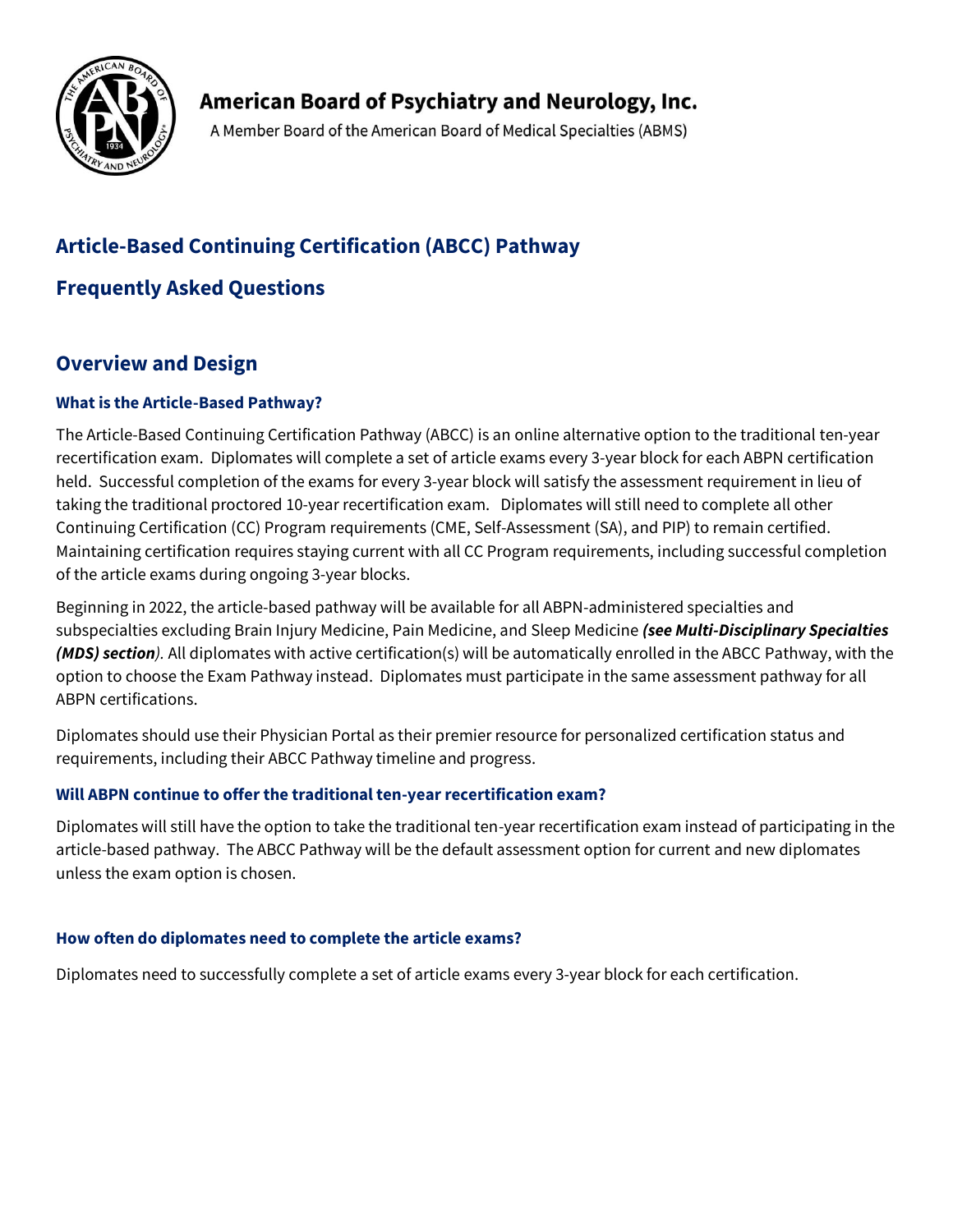### **How many article exams do diplomates need to complete?**

The Physician Portal will indicate how many article exams a diplomate needs to complete per certification, and the deadline to complete article exams. Diplomates participating in the ABCC Pathway for one active certification need to pass 30 out of 40 article exams offered per 3-year block on an ongoing basis.

ABPN diplomates will be required to read a minimum of 30 articles but no more than 40 articles and answer 4 out of 5 questions correctly on the first attempt for 30 journal article mini-exams.

Diplomates with multiple certifications complete a reduced total number of exams *(see info in Multiple Certifications section)*.

| <b>Number of</b><br>Certification(s) | <b>Total Article Exams</b><br>to Pass every<br>3-year block | Number of<br>attempted article<br>exams allowed |
|--------------------------------------|-------------------------------------------------------------|-------------------------------------------------|
|                                      | 30                                                          | 40                                              |
| 2                                    | 50                                                          |                                                 |
|                                      | 70                                                          | 93                                              |
|                                      | qn                                                          | 120                                             |

### **How do I access the articles and exam questions?**

The article exams are accessed online through your ABPN Physician Portal in the Assessments section during your 3 year CC block dates. The exam platform can be accessed online anywhere and at any time.

#### **How much time do I have to complete the questions?**

Diplomates have until the end of their 3-year block to complete the required number of article exams indicated in their Physician Portal. The questions are not timed after a mini exam is opened. Diplomates can log in and out of the questions as much as needed prior to submitting the answers for scoring of an article exam.

Once a mini-exam is open, a diplomate is committed to completing that mini-exam. Therefore, ABPN strongly recommends diplomates access and read an article *prior* to opening the mini-exam related to that article.

### **Can I refer back to the article? Is it open book?**

Yes. Diplomates can refer to an article as many times as needed, as the questions are derived directly from the information presented in the article. The questions/answers do not reference any external information or sources.

#### **Who chooses the articles and writes the questions?**

The ABPN Test Writing Committees include nominated members from the ABPN and from professional societies. The Committees develop a content outline, select journal articles relevant to clinical practice, and write questions related to those articles. All articles are nominated, reviewed, and selected by the committees based solely upon their quality, relevance to a particular area on a content outline, and their relevance to clinical practice. The articles reflect topics on the content outline. Diplomates are welcome to submit recommendations of current articles for the committee's consideration.

#### **Does ABPN provide access to the journal articles?**

While the ABPN will provide links on its website to the journal articles, diplomates are responsible for accessing the articles. Diplomates may choose to contact their professional associations, medical schools, or local libraries to determine if the articles are available at low or reduced cost as part of their affiliation or appointment.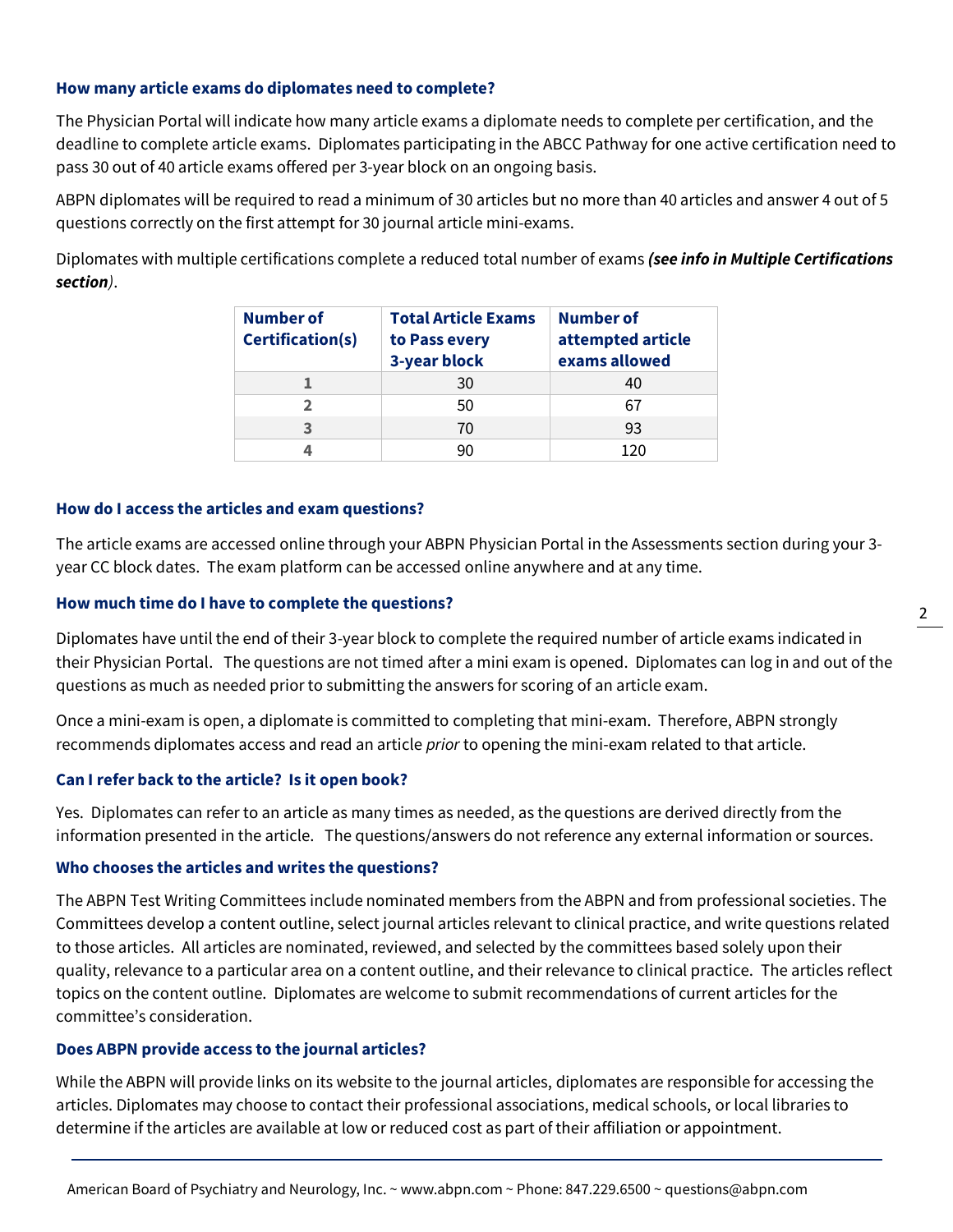### **Can diplomates share or discuss the questions and answers?**

While diplomates are welcome to discuss the articles, sharing of mini-exam questions and answers is strictly prohibited by the ABPN and would be considered irregular behavior according to *[ABPN's policies](https://www.abpn.com/wp-content/uploads/2021/09/2022-ABCC-Policy-Statement.pdf)*.

#### **How often are new articles added?**

New articles are continuously added to the article catalog. Older articles will be phased out over time.

#### **Are there samples or tutorials I can view prior to opting into the Article-Based Pathway?**

Diplomates can view question samples and a tutorial overview of the platform on our website. It is recommended that diplomates view the informative tutorial to familiarize themselves on how to navigate the exam platform and complete the exams.

# **Do I have to read articles and take the article exams based on each certification or can I take any that I find relevant to my practice?**

Diplomates need to choose from the ABPN-procured article list for the specialty. Diplomates are presented with the article exams pertaining to the specialty.

#### **How many article exams can be completed per category?**

Each certification includes ten main content categories that are covered on the traditional recertification exam. Diplomates can pass up to 4 articles per category.

#### **Is the article-based pathway available for initial specialty or subspecialty certification examinations?**

No, examinees must take the traditional proctored and computerized examination for initial specialty and subspecialty certifications. The article-based pathway is an alternative assessment option to the traditional recertification exam.

# **Eligibility**

### **Who can participate in the Article-Based Pathway?**

All ABPN diplomates can participate in the article-based pathway beginning in 2022. *See Rollout/Transition Schedule section.*

### **Which certifications are eligible?**

All ABPN certifications are eligible, with the exception of the subspecialty exams administered by other ABMS member boards. Diplomates who hold a Brain Injury Medicine, Pain Medicine and Sleep Medicine certification should contact the respective administering boards to inquire about available longitudinal assessment (Part III) options. Neurocritical Care article exams will be available in 2025.

### **Is there an application or enrollment?**

There will be an open enrollment period at the end of 2021 for current Continuing Certification (CC) diplomates to choose an assessment option (ABCC or Exam). Diplomates can learn more about the new ABCC Pathway and become familiar with the newly designed Physician Portal during the enrollment period. All active diplomates in the CC Program who do not select an option will be automatically assigned to the article-based pathway.

Diplomates have the option to switch to the Exam Pathway by changing the pathway enrollment option in their Portal or applying for and passing the traditional CC/recertification exam the tenth year from their last exam.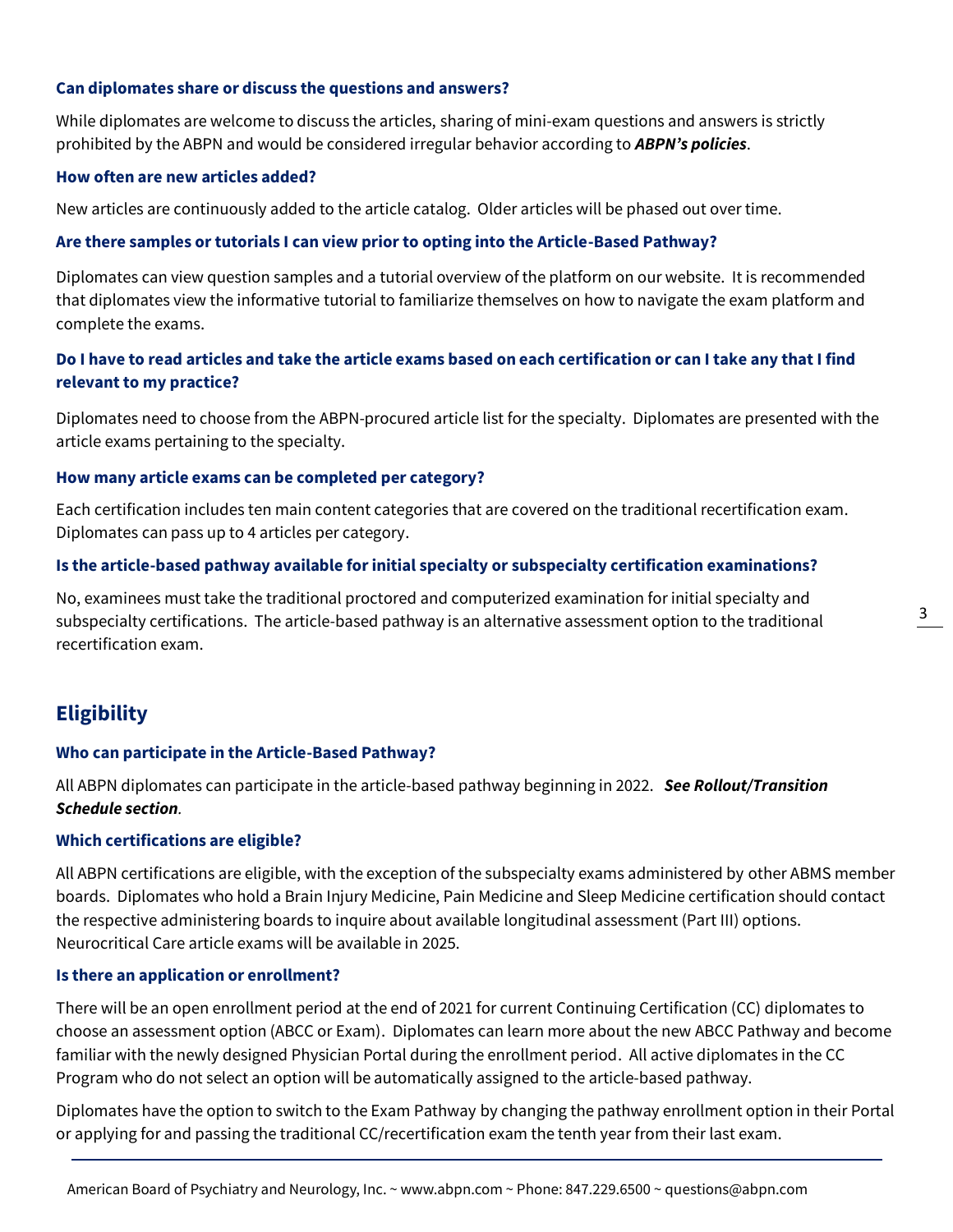### **How do new diplomates enroll in the ABCC Pathway?**

The ABCC Pathway will be the automatic default assessment option for all diplomates entering the CC Program in 2022 (certified in 2021 and beyond). Diplomates may elect to change to the Exam Pathway by the end of their sixth consecutive year in the CC Program. ABCC pathway registration is completed in a Physician Portal.

### **Will diplomates be able to switch between assessment pathway options?**

Diplomates can always switch to the traditional recertification exam; however, diplomates cannot elect into the ABCC Pathway within three years of the certification's tenth year (years 7-9). They will be required to pass the traditional exam their tenth year from last passing the exam. Diplomates have the option to switch to the Exam Pathway by changing the pathway enrollment option in their Physician Portal or applying for and passing the traditional CC/recertification exam the tenth year from their last exam.

# **Rollout/Transition Schedule**

### **When do I begin the article exams?**

The article-based pathway option begins in 2022 for all diplomates.

Diplomates already in the CC program will automatically transition to a 2022-2024 block of requirements and have until the end of 2024 to complete the first set of article exams.

| Current 3-year<br>blocks get reset<br>to begin with 2022 | 2022-2024<br>Complete article<br>assessments and<br>requirements | 2025-2027<br>Complete article<br>assessments and<br>requirements | Ongoing<br>Article assessments<br>and requirements |  |
|----------------------------------------------------------|------------------------------------------------------------------|------------------------------------------------------------------|----------------------------------------------------|--|
|----------------------------------------------------------|------------------------------------------------------------------|------------------------------------------------------------------|----------------------------------------------------|--|

- Diplomates may only complete article exams for their current block or catch up on one previous block. There is no working ahead to complete future article exams. Diplomates must be current with all CC Program requirements, as well pass article exams, to proceed to next 3-year CC block.
- Diplomates due for recertification in 2020 and 2021 will need to complete the article exams by the end of 2022.
- Diplomates with lapsed/expired, invalidated, or Lifetime certificate(s) should refer to the *lapsed/expired reentry section*.

Diplomates should refer to their *[Physician Portal](https://application.abpn.com/webclient/folios.aspx)* for their ABCC Pathway timeline and progress.

# **I am due for my recertification exam in 2022, 2023, 2024 and participated in the Part III Pilot Project. Will the exams I completed during the Pilot count?**

Yes. For diplomates due for a recertification exam in 2022-2024, any passed Pilot exams will count towards the 2022- 2024 block of articles. Article exam results are saved in the exam platform and Physician Portal. **Diplomates should refer to their Physician Portal as the primary source of information regarding the number of article exams needed to complete the 2022-2024 block requirements.**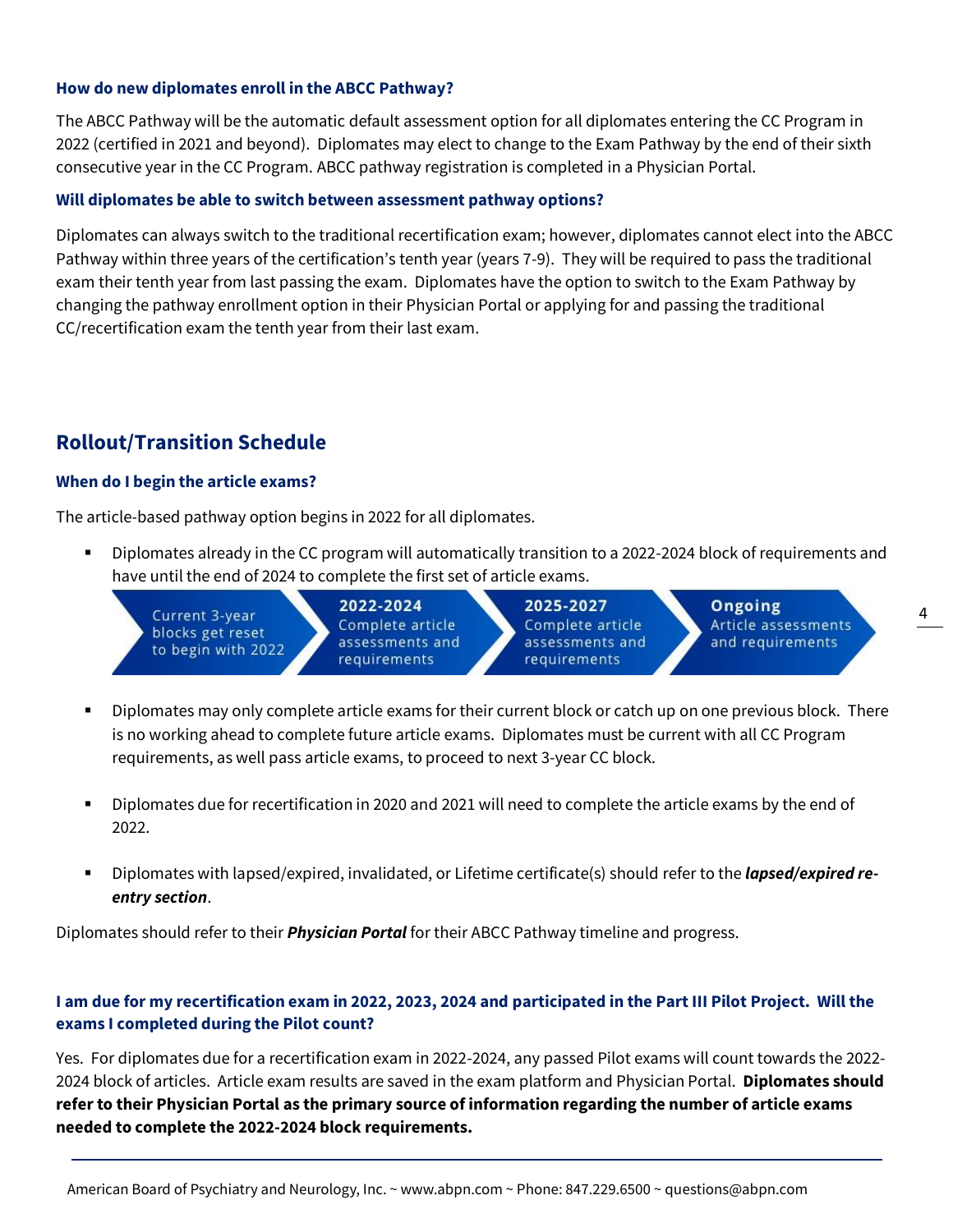# **I was due for recertification exam in 2020 and/or 2021. My certificate was extended to 12/31/2022 due to the COVID-19 pandemic. When do I need to complete the article exams?**

Diplomates who were awarded 2010 and/or 2011 primary and/or subspecialty certificates will have until 12/15/2022 to complete **30** article exams per certification. There will be an application and fee to submit by 9/1/2022. Diplomates will have access to the article exams as soon as they submit an article-based pathway application.

# **I was unsuccessful with the Part III Pilot article exams, can I join the ABCC Pathway or do I need to take the traditional recertification exam?**

Diplomates who were unsuccessful with the Part III Pilot exams will need to take the traditional recertification/CC exam. Diplomates who were due in 2020 or 2021 will need to apply for and pass the traditional/CC exam by 12/15/2022 to avoid a lapse of certification. After passing the recertification exam, such diplomates will have the option to enroll in the ABCC Pathway to continue their certification.

# **If I just became Board certified, can I wait until my 10-year recertification exam due date to opt in the Article-Based Pathway?**

No. Diplomates will not have the option to join the ABCC Pathway after 6 years (two CC blocks) of no activity or insufficient activity in the ABCC Pathway. At that point, a diplomate will revert to the Exam Pathway provided they are meeting all other CC requirements (SA, CME, PIP, licensure, and fees). Diplomates must pass article exams for a certification within 6 years (two 3-year blocks) to remain in the article-based pathway.

If a diplomate passes a subspecialty exam(s), those subspecialty article exam calculations/assignments begin the next full 3-year block.

## **I am behind on my CC Program requirements; can I begin participating in the article-based pathway?**

Diplomates in the CC program in 2022 will retain their CC status (Meeting CC Requirements or Not Meeting CC Requirements) during the 2022-2024 block transition into the ABCC Pathway. Diplomates need to be up to date with the certification requirements to continue to be listed as certified but can participate in the article-based pathway by the end of the 2022-2024 CC block.

Successful completion of both the current block of requirements and ABCC Pathway are required to maintain certification. Diplomates who do not complete the requirements after two 3-year blocks (6 years) will no longer be certified. Such diplomates will be required to complete one block of requirements, and pass the assessment for each certificate they wish to recertify in.

See *[Physician Portal](https://application.abpn.com/webclient/folios.aspx)* to review your status and any pending requirements.

## **I recently passed my initial certification exam, when do I begin the Article-Based Pathway?**

Diplomates begin the ABCC Pathway in their first 3-year block of the CC Program following initial primary certification. Subspecialty article exams begin the next full 3-year block following the passing of an initial subspecialty certification.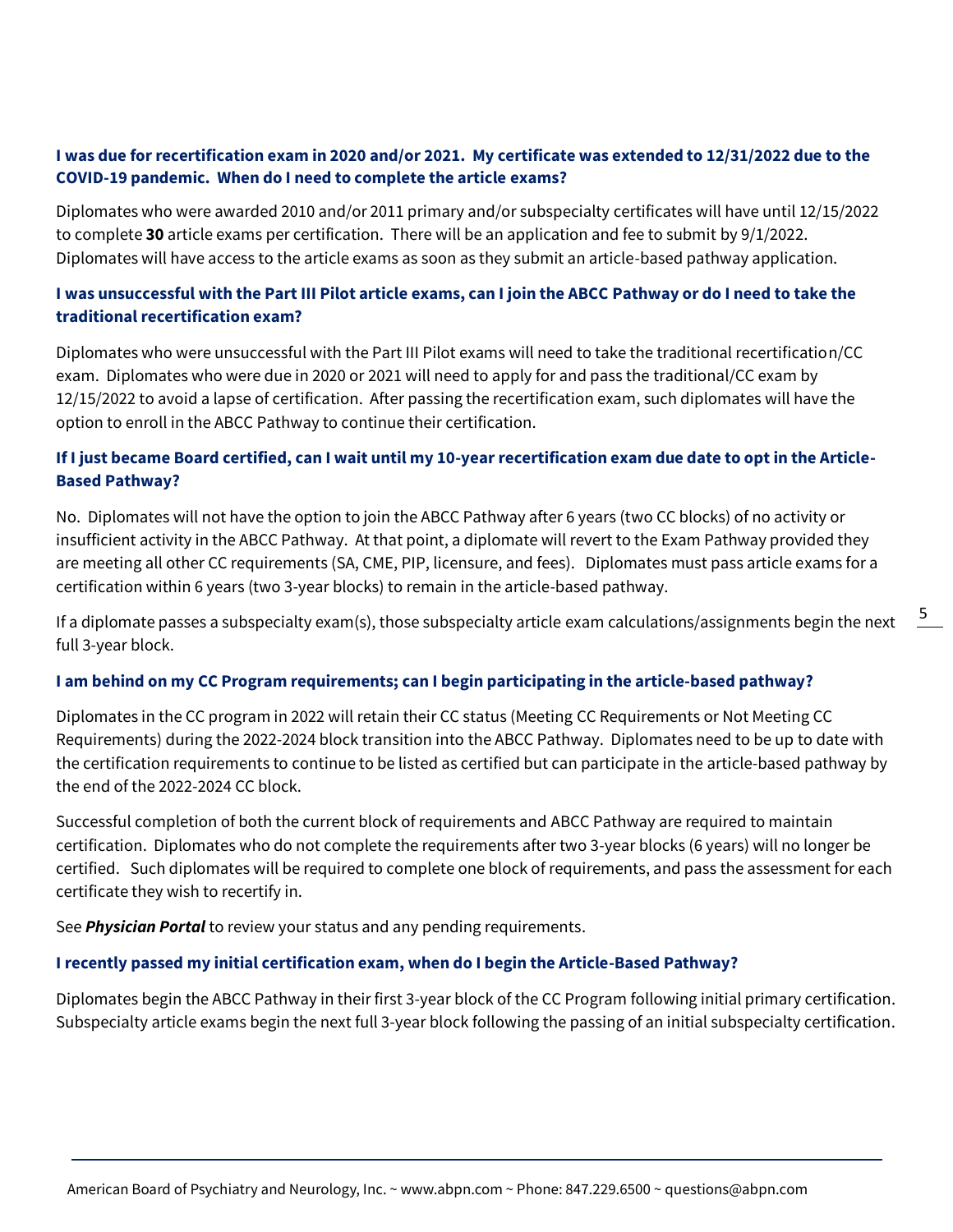# **Diplomates with Multiple Certifications**

# **If I participate in the Article-Based Pathway for multiple certifications, is there a reduced number of article exams per certification?**

Yes, diplomates who participate in the article-based pathway for multiple certifications will complete a reduced number of exams per certification. Diplomates must complete a minimum of 20 article exams per certification area. The additional 10 article exams may be selected and completed in any certification area (flexible based on diplomate's choice).

| <b>Number of</b><br><b>Certification(s)</b> | <b>Total Article</b><br><b>Exams to Pass per</b><br>3-year block | <b>Articles per</b><br><b>Certification</b> | <b>Plus, Number of</b><br>articles in any<br>certification | <b>Number of attempted</b><br>article exams allowed |
|---------------------------------------------|------------------------------------------------------------------|---------------------------------------------|------------------------------------------------------------|-----------------------------------------------------|
|                                             | 30                                                               | 30                                          | N/A                                                        | 40                                                  |
|                                             | 50                                                               | 20 per certification                        | 10 flexible                                                | 67                                                  |
|                                             | 70                                                               | 20 per certification                        | 10 flexible                                                | 93                                                  |
|                                             | 90                                                               | 20 per certification                        | 10 flexible                                                | 120                                                 |

# **If I participate in the Article-Based Pathway for multiple certifications, do I qualify for a discounted annual fee per certificate?**

The CC Program annual fee is determined by the number of certificates a diplomate holds. Payment of the annual fee covers annual reporting and verification of board certification, and participation in the article-based or exam pathway. Diplomates who hold multiple certifications will pay a *discounted fee rate*.

# **Can I opt to do the Article-Based Pathway for one certification, and the traditional exam for another certification?**

No, diplomates will be required to choose either the article-based pathway or the exam pathway for all their certifications.

## **When do I complete the article exams for each certification?**

Article exams are assigned, completed, and evaluated in ongoing three-year blocks, just as with the CME, Self-Assessment, and PIP requirements. Current 3-year blocks will be reset to 2022-2024 so that diplomates only have one timeline for multiple certifications.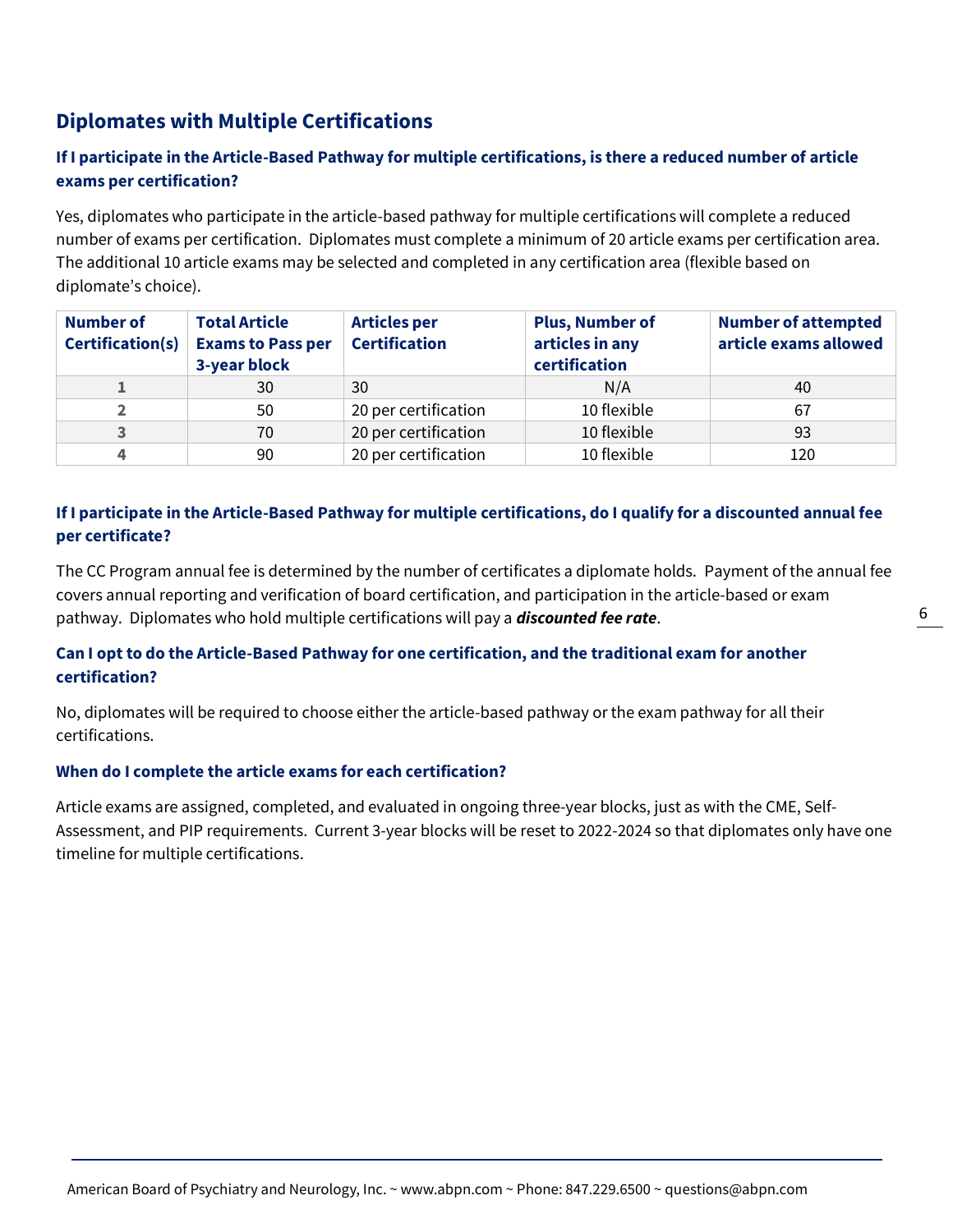# **Non-Active or Non-Time Limited (Lifetime) Certificate Holders**

## **Can I participate if I have a lapsed/expired certificate?**

Diplomates with lapsed certificate(s) can participate in the ABCC Pathway in lieu of taking the traditional recertification exam.

• If a diplomate is no longer certified, they must complete 90 CME, 24 Self-Assessment (SA), 1 PIP activity, and 1 Patient Safety activity within the past three years; submit an application and recertification fee, and documentation of completed requirements for audit. They will then need to pass **90** article exams *within*  three years to be reported as Certified. Otherwise, the diplomate can complete the requirements, apply for, and pass the traditional recertification exam. **Due to the phase-in of articles to choose from, diplomates with lapsed certificates might have to wait a few years for a full catalog of exams to complete for a subspecialty(ies).**

| <b>Number of</b><br>Lapsed/Expired<br><b>Certification(s)</b> | <b>Total article exams</b><br>to pass before<br>reported as Certified | <b>Number of article</b><br>exams PER<br>certificate | <b>Plus, number of</b><br>article exams in<br>any certificate | <b>Number of</b><br>attempted article<br>exams allowed |
|---------------------------------------------------------------|-----------------------------------------------------------------------|------------------------------------------------------|---------------------------------------------------------------|--------------------------------------------------------|
|                                                               | 90                                                                    | 90                                                   | N/A                                                           | 120                                                    |
|                                                               | 90                                                                    | 40                                                   | 10 flexible                                                   | 120                                                    |
|                                                               | 90                                                                    | 25                                                   | 15 flexible                                                   | 120                                                    |
| 4                                                             | 90                                                                    | 20                                                   | 10 flexible                                                   | 120                                                    |

• If a diplomate is currently in the CC Program with an active primary certification but has a lapsed subspecialty certificate, they may regain certification for the lapsed certificate by submitting an article-based application and recertification fee, and successful completion of **30** article exams for the lapsed certification.

7

o Example: Psychiatry- active (30 article exams) plus Forensic Psychiatry- lapsed (30 article exams)

## **Can I participate if I am a Non-Time Limited (Lifetime) certificate holder?**

While a Lifetime certificate holder is not required to participate in the Continuing Certification Program, diplomates with a lifetime certificate(s) have the option to participate in the article-based pathway in lieu of taking the traditional recertification exam. Lifetime certificate holders will always keep their Lifetime certificate even if they opt to participate in the Continuing Certification program. Diplomates will need to enroll in the ABCC Pathway in their Physician Portal. Upon enrolling they will be reported as 'Certified- Meeting CC Requirements'. They then have 3 years to pass **30** article exams and complete 90 CME, 24 Self-Assessment (SA) credits, 1 PIP activity, and 1 Patient Safety activity, as well as pay the annual fees to continue to be listed as 'Certified- Meeting CC Requirements'. Such diplomates can opt to take the traditional recertification exam in lieu of the article-based pathway.

## **Can I participate if I have an invalidated certificate?**

Diplomates with an invalidated certificate(s) can participate in the article-based pathway in lieu of taking the traditional recertification exam. First, they must be cleared and credentialed for reinstatement. They will then need to complete 90 CME, 24 Self-Assessment (SA), 1 PIP activity, and 1 Patient Safety activity within the past three years; submit a CC application and fee, and documentation of completed requirements for audit. They will then need to pass **90** article exams *within* three years to recertify. **Due to the phase-in of articles to choose from, diplomates with lapsed certificates might have to wait a few years for a full catalog of exams to complete for a subspecialty (ies).** Alternatively, they can complete the requirements and pass the traditional recertification exam. *See table for lapsed/expired certificates*.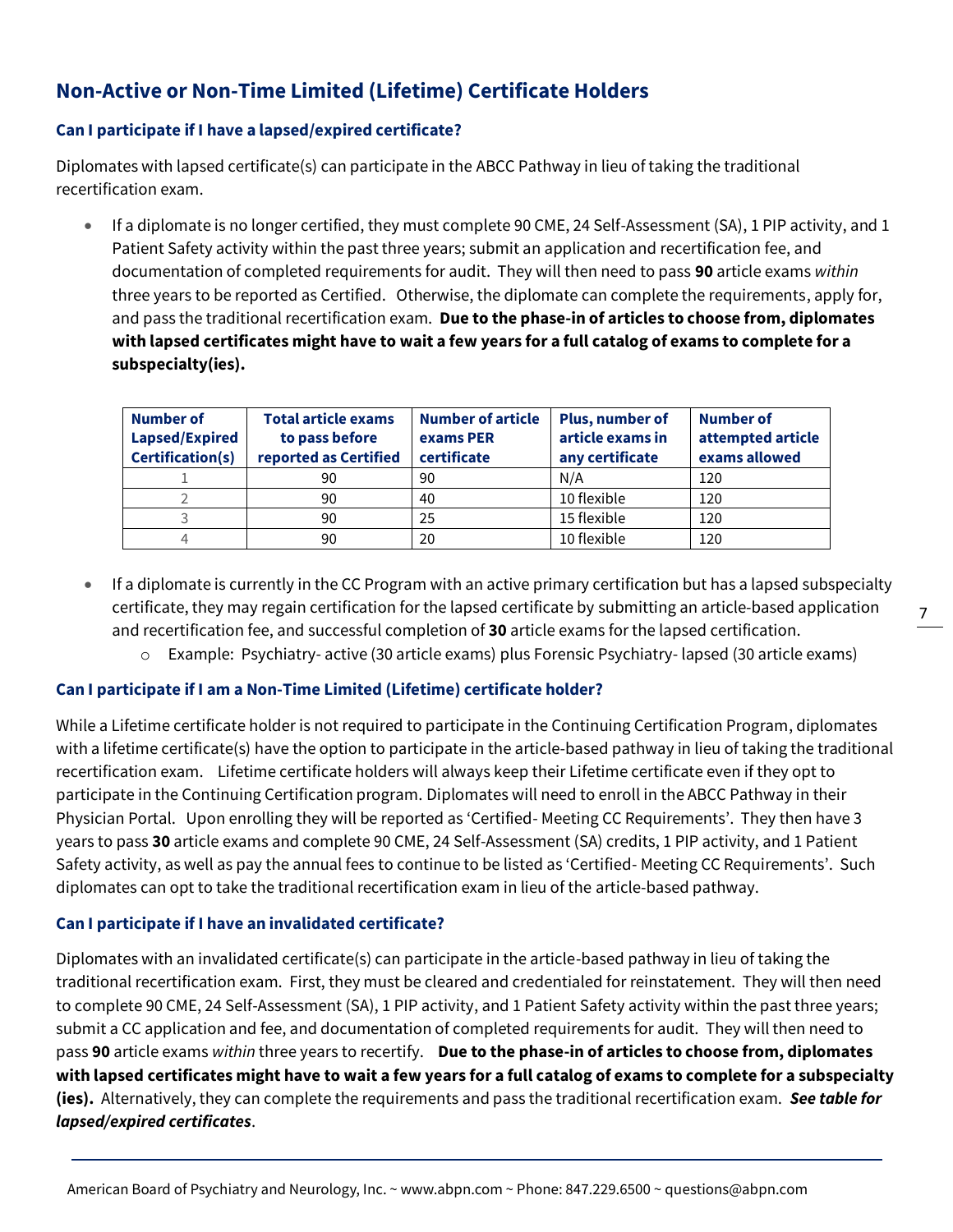### **What if I have multiple certifications?**

Diplomates with multiple certifications can participate in the ABCC Pathway. *See Multiple Certifications section.*

# **Multi-Disciplinary Specialties (MDS)**

Diplomates who hold an active ABPN certification and a MDS certificate (Brain Injury Medicine, Pain Medicine, and Sleep Medicine) must check with the administering board for possible longitudinal assessment options for their MDS certificate(s).

ABPN diplomates issued certification in Neurocritical Care from ABPN will have the option to begin the article-based pathway in 2025.

# **Continuing Certification Requirements**

## **Are diplomates who participate in the Article-Based Pathway still required to complete the CC Requirements (CME, SA, PIP, etc.)?**

Yes. Diplomates are required to complete the Continuing Certification requirements as outlined in their Physician Portal. Successful ongoing completion of article exams every 3-year CC block will take the place of the traditional recertification exam every tenth year.

#### **Does completion of the article exams count for any CME and/or Self-Assessment (SA) CME credit?**

Yes, successful completion of the article exams automatically counts for a waiver of 16 out of the 24 Self-Assessment (SA) credits needed per 3-year block. The waiver applies to the current block at the time of completion the article exams. A minimum of 8 out of 24 SA CME credits must derive from SA activities listed on the Approved Products List. If a diplomate catches up with the article exams in years 4-6 (second 3-year block), the 16 SA credits is waived for the 2<sup>nd</sup> 3-year block, but they cannot count two SA-CME waivers per block.

Note: ABPN is not a CME provider. While non-CME Self-Assessment waiver options contribute to the Self-Assessment requirement of the ABPN CC Program, they are NOT recognized by state medical licensing boards as Category 1 CME credits.

#### **How do I obtain CME credits for successful completion of the article exams?**

Diplomates may be able to obtain Category 1 CME credits from the American Medical Association (AMA) upon successful completion of one block of article exams. If the articles are accessed through a professional organization, that organization might award CME credits. At this time, the American Psychiatric Association (APA) offers CME credits for articles accessed through their website. More information will be available later in 2022.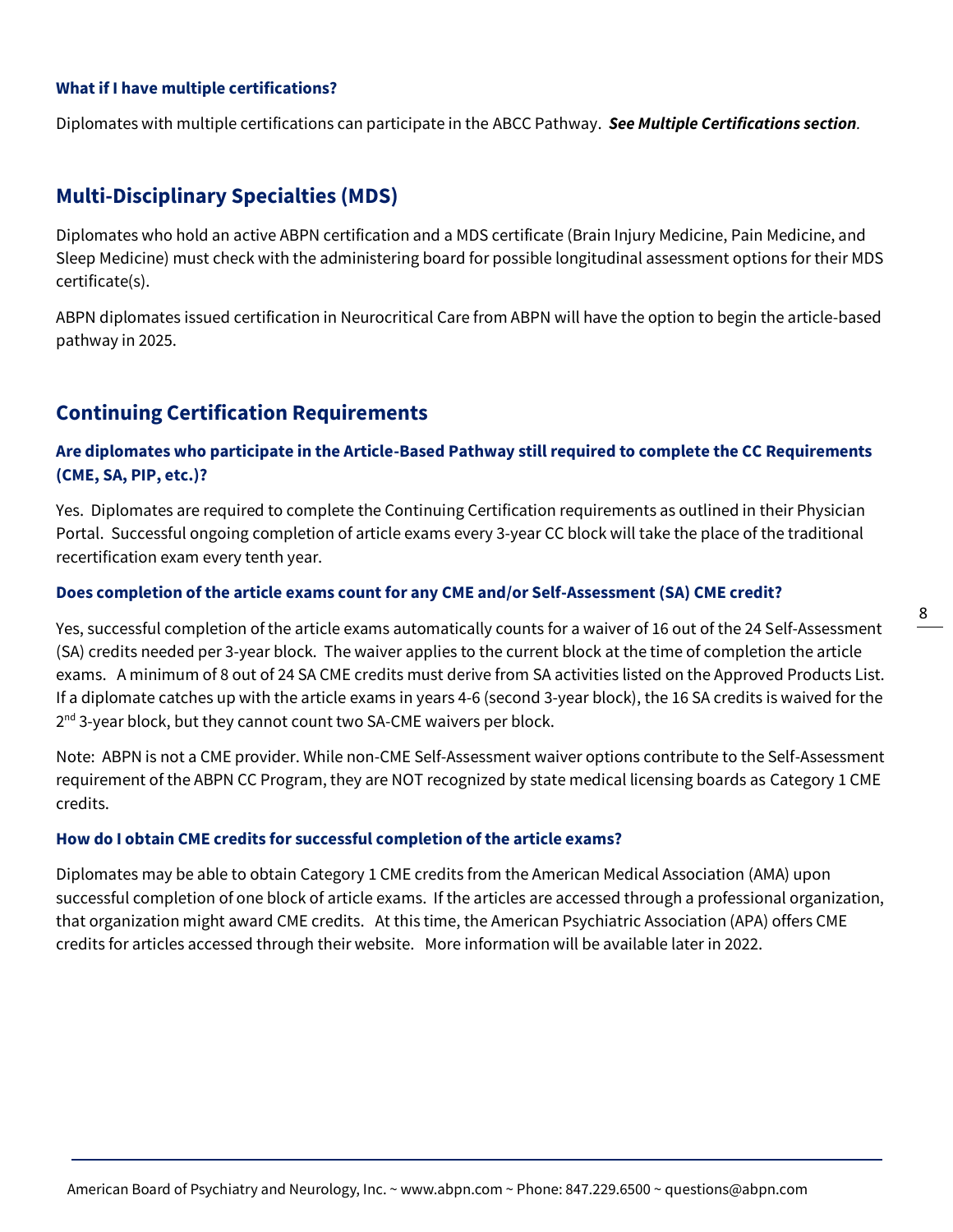## **What if I do not keep up to date with the certification requirements in a 3-year block?**

Diplomates need to satisfy all CC requirements every three-year block in order to maintain their certification status. A diplomate will be reported as "Certified- Not Meeting CC Requirements" if they do not sign on to their ABPN Physician Portal account, pay the annual fee and attest to completed activity requirements by the end of a 3-year block. A diplomate may change their status to 'Meeting CC Requirements" by completing insufficient block activities, current block activities, and payment of all required fees.

A diplomate will be reported as "Not Certified" if they do not complete 6 years (two consecutive 3-year blocks) of CC activities. A diplomate may change their status back to "Certified–Meeting CC requirements" upon successful completion of a block of CC requirements and passing a CC examination or following the steps for lapsed certificate reentry via the ABCC Pathway.

# **What happens if I do not complete the article exams within the 3-year block period? Will I be able to complete any outstanding article exams and apply them to my previous block?**

If a diplomate does not pass 30 article exams in their first 3-year block, they can 'catch up' on article exams in the second consecutive 3-year block. In other words, for one certificate in the ABCC Pathway, they will need to pass 60 articles exams by the end of year 6 (second 3-year block).

# **What happens if I successfully complete the 30 articles, but not the other requirements (CME, Self-Assessment, PIP, medical licensure, and fees) by the end of the 3-year block?**

Diplomates will remain in the block until they complete all CC block requirements. Their certification status will change to 'Certified- Not Meeting CC Requirements' until all elements have been satisfied for that 3-year block. Once they complete all requirements, then they will advance to the next 3-year block and can begin another set of article exams and requirements.

### **Do I need to be up to date on my current 3-year block in order to opt in the Article-Based Pathway?**

Diplomates will be able to begin the article exams if the CC requirements are not up-to-date; however, the requirements will need to be completed by the end of the current 3-year block to be listed as 'Certified-Meeting CC Requirements' and to proceed to the next block.

A diplomate's CC status at the end of 2021 will carry over to the 2022-2024 block.

- If a diplomate is currently "Meeting CC Requirements", the diplomate will have until 12/31/2024 to complete the requirements listed in their Physician Portal account and article exams to proceed to next 3-year block.
- If a diplomate is currently "Not Meeting CC Requirements", the requirements listed in the Physician Portal will need to be completed by 12/31/2024 otherwise all certifications will expire. Provided all CC requirements and articles exams have been met by 12/31/2024, the diplomate will proceed to the 2025-2027 block as "Meeting CC Requirements".

# **I was due for my recertification exam in 2020 or 2021 and have successfully completed the article exams. Do I still need to complete the other CC Program requirements (CME, Self-Assessment, and PIP) to recertify?**

Yes, diplomates still need to complete the CME, Self-Assessment (SA), and PIP requirement prior to submitting the ABCC Pathway application and recertification fee by 9/1/2022. Passing the article exams prior to submitting the application may waive 16 out of the 24 Self-Assessment (SA) credits required.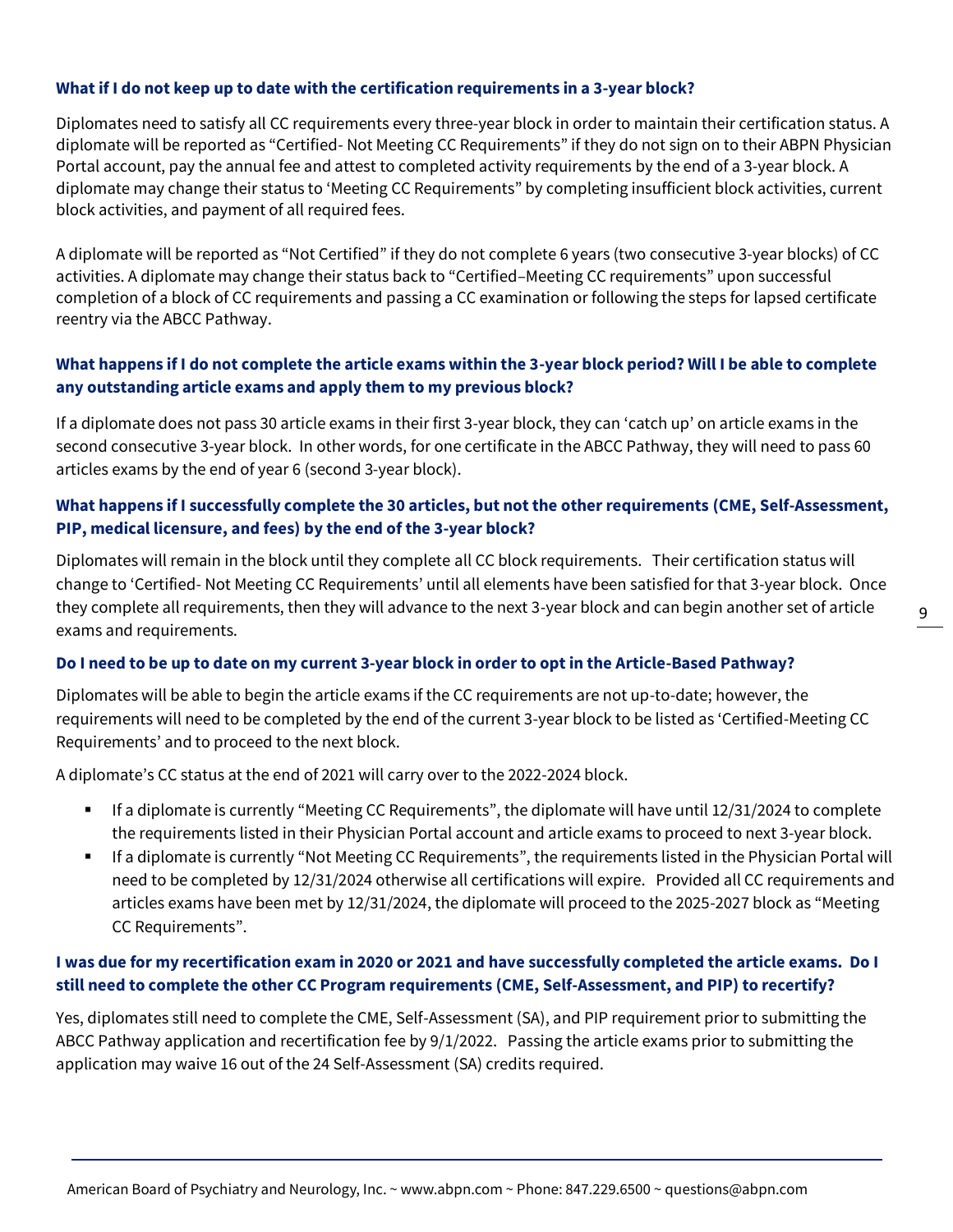# American Board of Psychiatry and Neurolog[y, Inc. ~ www.abpn.co](http://www.abpn.com/)m ~ Phone: 847.229.6500 ~ questions@abpn.com

# **What if I complete all the requirements (CME, SA, PIP, fees), but do not successfully complete the first 3-year block articles? Will I still be considered Certified?**

A diplomate's status will remain 'Certified- Meeting CC Requirements' even if 30 article credits are not successfully completed in the first 3-year block, but only if they are meeting all other CC block requirements for CME, SA, PIP, fees, etc.

### **When will a diplomate become Not Certified?**

A diplomate will become Not Certified if they:

- Fail the CC/MOC examination two consecutive times in the tenth year (current policy). OR
- Have not fulfilled other CC/MOC program requirements (CME, SA, PIP, etc.) for six years (current policy), even if they have passed the CC exam or earned all required article credits.
- Do not maintain an active, full, unrestricted medical license.

# **Fees**

## **How much does it cost to participate in the Article-Based Pathway?**

Beginning in 2022, diplomates will pay an annual fee for each active certification. Diplomates with multiple active certifications will pay a reduced combined annual fee. Payment of the annual fees will cover the participation in the article-based pathway. Diplomates must remain current with the annual fees, as well as the requirements (CME, SA, PIP). Diplomates may need to pay to access specific articles based on what the publisher charges for access to their articles The article listing indicates whether an article is available at no cost or may need to be purchased.

### **Do I qualify for a discount with the annual fee if I have multiple certifications?**

Diplomates who hold multiple certifications will qualify for a combined discount on their annual fees. The fees will cover participation in the ABCC Pathway or the Exam Pathway. Diplomates will no longer be required to submit recertification applications for active certifications. A diplomate will only be required to apply and pay the recertification fee if certification lapses, and they wish to regain certification.

| Annual Fee per<br>certification(s) | <b>Annual Fee</b> |
|------------------------------------|-------------------|
|                                    | \$175             |
|                                    | \$240             |
| 2+                                 | \$310             |

### **When do I pay for the ABCC Pathway?**

Payment of the annual fees cover the cost of the participation in the ABCC Pathway.

If a diplomate was awarded a 2010 or 2011 certificate(s), they will pay for recertification in 2022 when they submit the article-based pathway application. Article-based applications are located in the Physician Portal *Examinations* section.

If a diplomate has an expired/lapsed certificate, they will need to pay in full for recertification at the time they submit the article-based pathway application.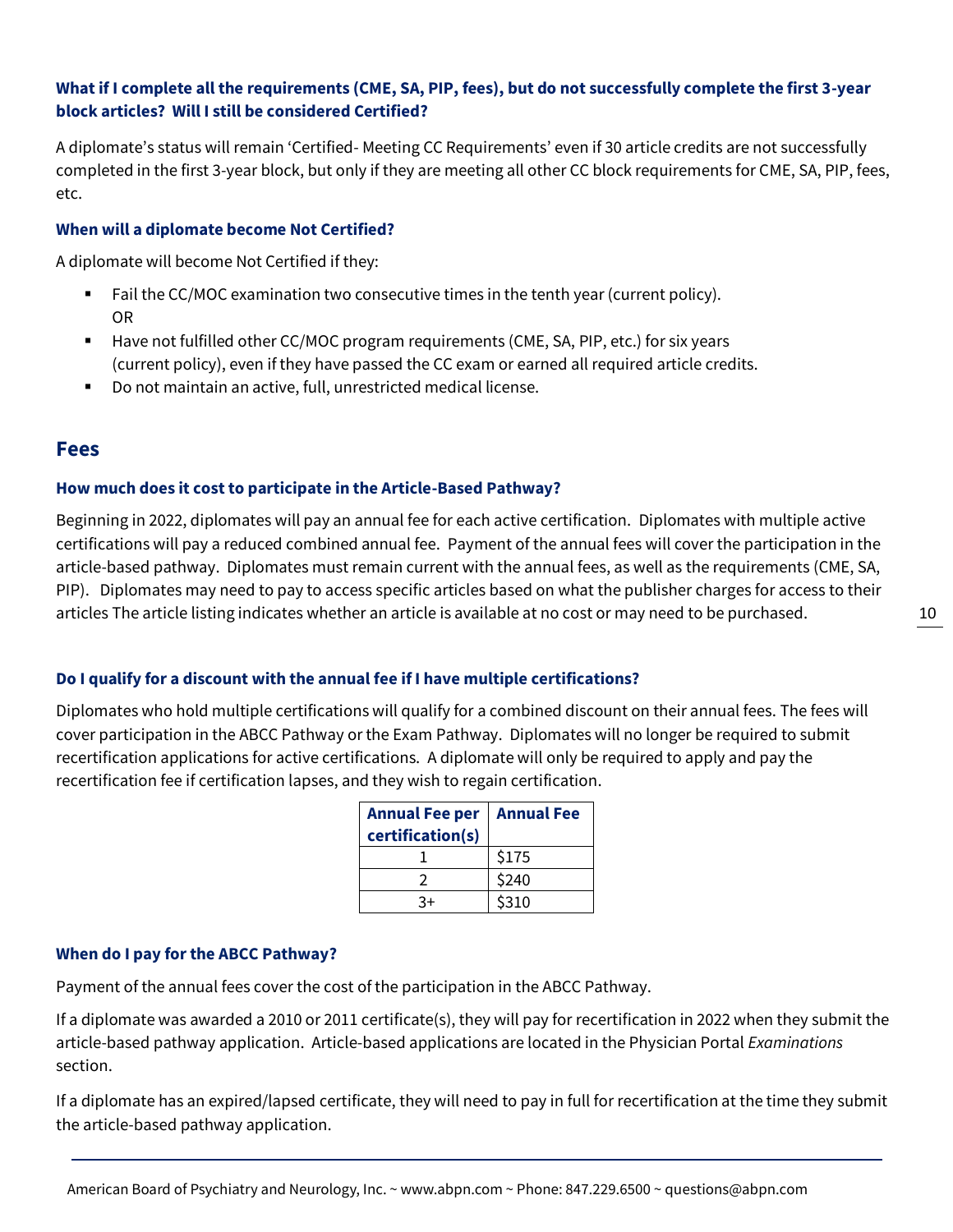### **How many of the articles will be free?**

Most of the articles are free to everyone and/or to members of the professional associations collaborating with the ABPN on the article-based pathway(e.g., AACAP, AAN, APA, CNS, etc.). The cost of articles is determined by the publisher. Other articles will be charged per purchase based off the cost determined by the publisher. ABPN does not have any control over the publisher's cost.

ABPN strongly recommends a diplomate not open a mini-exam until *after* they have accessed the article related to that mini-exam. Once a mini-exam is open, it must be completed.

### **If a colleague has purchased the pdf of an article, can I borrow it from them?**

Diplomates can share articles, provided sharing is permissible by the publisher of the article. Articles may be under copyright permissions.

### **Will I have to pay again if I fail the article-based pathway the first time and then want to take it again?**

Diplomates will need to take the traditional recertification exam if they are unsuccessful with the article-based pathway. They will need to submit an application and exam fee, and then pass the CC exam.

# **Scoring and Performance Feedback**

### **How many questions do I need to pass? How many article exam attempts am I eligible for?**

Diplomates need to complete 4 out of 5 questions correct on the first attempt for each article exam. Diplomates may change their responses to individual questions prior to submitting the article exam for final scoring. Diplomates participating in the ABCC Pathway for one certificate need to pass 30 out of 40 article exams for every 3-year block. *For information on number of attempts, see Multiple Certifications section.*

## **What if I am unsuccessful or do not complete the article exams within my 3-year block?**

Diplomates who are unsuccessful with article exam requirements for a 3-year block can catch up with the article exams in the second consecutive 3-year block (i.e., complete 60 exams in 6 years for one certificate).

If a diplomate does not pass 60 article exams after 6 years, then they will need to take the traditional recertification exam. A diplomate may not continue with the article assessment option after two incomplete or unsuccessful 3-year blocks. In this situation, a diplomate would automatically revert to the traditional recertification examination, provided they are in good standing with all the other requirements (CME, SA, PIP, fees, etc).

# **If I fail too many articles for one certification, can I still participate in the ABCC Pathway in the other certification?**

If a diplomate fails the articles for their subspecialty certification(s), their subspecialty certificate will lapse but they can still complete the article exams for their primary certification(s) provided there is time left in their 6-year block.

### **How frequently are the article exam scores finalized?**

Once the answers are submitted, diplomates receive immediate online results. Diplomates can track their progress in their Physician Portal and in the exam platform. Diplomates must pass the article exams and continue to keep up to date with the CC requirements in order to proceed to the next 3-year block.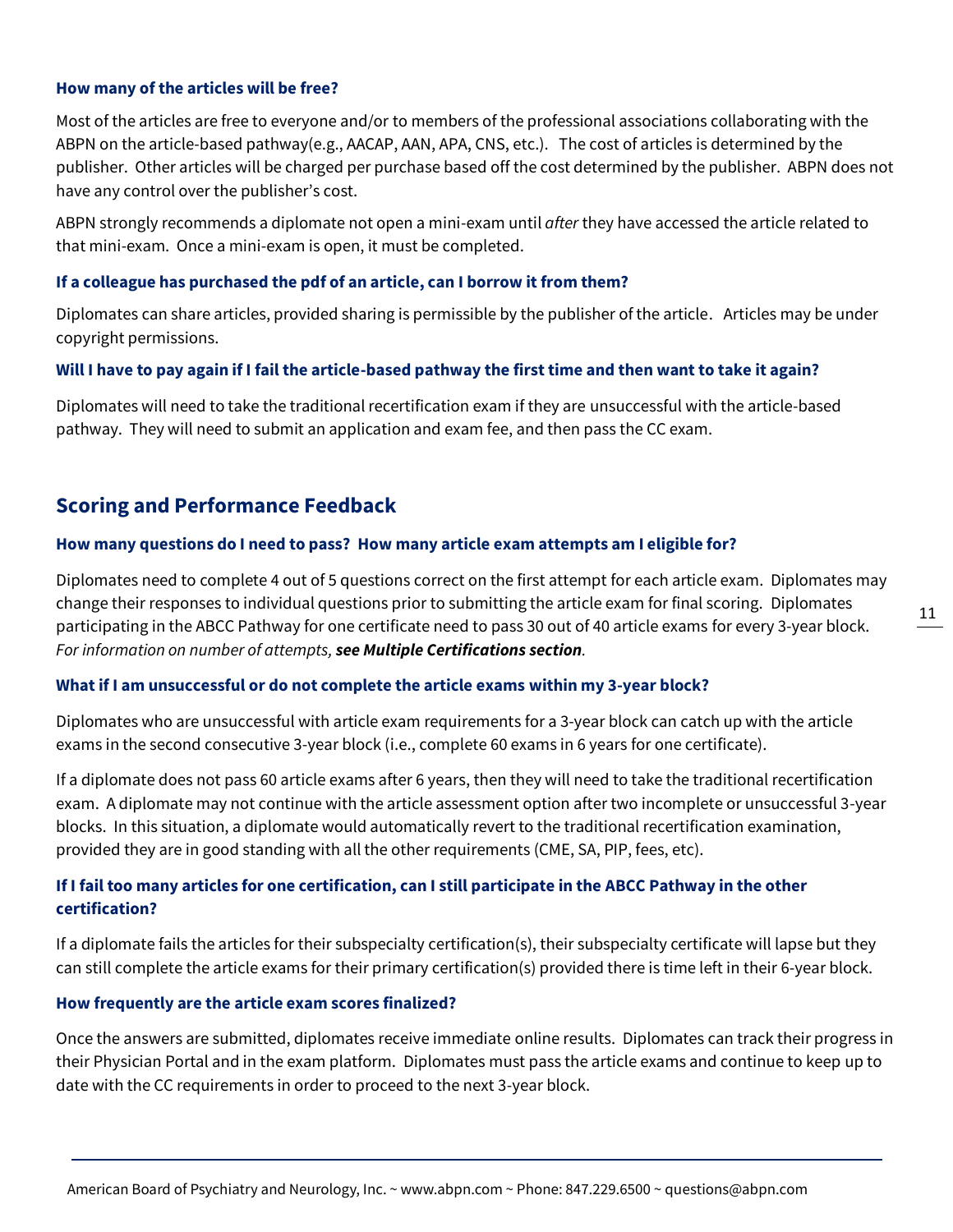### **Will I receive a new certificate? If so, when?**

Diplomates in our Continuing Certification (CC) program will retain their current certificate, which does not have an expiration date, since certification is ongoing and contingent upon meeting all CC Program requirements. Diplomates who have a lapsed certificate will receive a new certificate upon recertification. Printable exam completion certificates will be available in the Physician Portal. Diplomates may also request a formal verification letter from the ABPN. Credentialers can view current certification statuses in our online directory, *[VerifyCert](https://application.abpn.com/verifycert/verifycert.asp)*.

#### **What if I disagree with a question or answer?**

Diplomates may leave feedback on a specific question. Even after completing an exam, diplomates can return to a question to leave direct feedback. Feedback will be logged and reviewed by the Exam committee. If a committee revises a question, diplomates will be notified by email of the rescoring. Once the Exam Committee has reviewed a disputed question, the determination of the Committee is final and binding.

#### **What is the policy on question reviews and revisions?**

It is the ABPN's long-standing policy that any comment left by an examinee regarding the questions on our examinations needs to be reviewed individually and carefully. Most often, the review process will decide that the question should remain as is. In these cases, the ABPN does not inform the examinee who commented on that item. However, if after thorough review and rigorous deliberation our committee of content experts for that examination determines that a question is indeed flawed, we will modify the question and rescore the exam that delivered the flawed question.

When rescoring takes place, we can assure you that, if your initial score on the question was incorrect, your score on that question will then be corrected to reflect the modification. Every examinee whose initial score was negatively affected by the flawed item will receive an email from the ABPN that notifies them about the rescoring results.

#### **If I am an author of one of the articles, can I complete the exam for that article?**

Diplomates cannot complete an exam for which they are an author of the article. Diplomates must select another article exam to complete.

# **Technical Aspects**

#### **What are the computer system or platform requirements for the Article-Based Pathway?**

The following browsers are recommended for PC users: Chrome 65+ or Firefox 59+. The following browsers are recommended for Mac users: Chrome 65+ or Safari 11.

#### **What do I do if I proceed to open a set of exam questions, but do not have access to the article?**

The board strongly recommends that diplomates have access to the article *prior to* proceeding to open a set of exam questions. Once the exam questions are accessed, diplomates must complete the exam due to the security of the content.

#### **Will I have an opportunity to review my answers prior to submitting?**

Prior to final submission of the answers, diplomates are prompted with the option to either review the answers or to proceed with submission. If a diplomate wishes to review and/or change answers, the new answers must be saved, or the original answer will be recorded and scored. Once a diplomate proceeds to submit the answers, the answers will be scored.